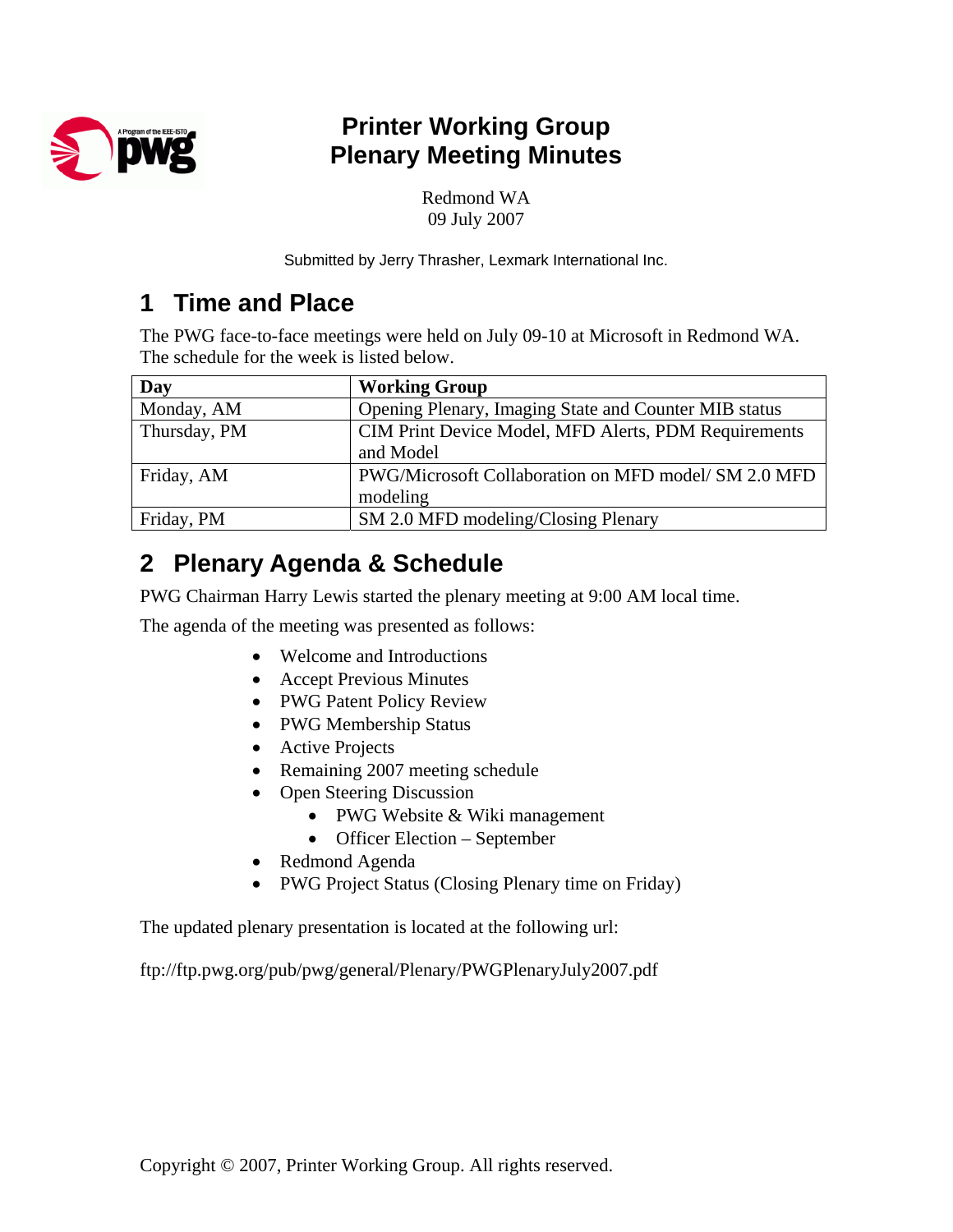

## **3 Plenary Meeting Attendees**

| <b>Attendee</b>          | <b>Company</b>               | <b>Email Address</b>             |
|--------------------------|------------------------------|----------------------------------|
| <b>In Person</b>         |                              |                                  |
| <b>Harry Lewis</b>       | <b>InfoPrint Solutions</b>   | harryl@us.ibm.com                |
| <b>Lee Farrell</b>       | Canon Inc.                   | lee.farrell@cda.canon.com        |
| <b>Jerry Thrasher</b>    | Lexmark International Inc.   | thrasher@lexmark.com             |
| <b>Dave Whitehead</b>    | Lexmark International Inc.   | david@lexmark.com                |
| Ole Skov                 | MPI-Tech                     | ole.skov@mpitech.com             |
| <b>Ron Bergman</b>       | Ricoh Co.                    | ron.bergman@ricoh-usa.com        |
| Pete Zheler              | <b>Xerox</b>                 | peter.zehler@xeroxlabs.com       |
| <b>Nancy Chen</b>        | Oki Data                     | nchen@okidata.com                |
| <b>Andrey Savov</b>      | <b>Toshiba</b>               | Andrey.savov@tabs.toshiba.com    |
| Jason Wei                | <b>Toshiba</b>               | Jason.wei@tabs.toshiba.com       |
| <b>Erhan Soyer-Osman</b> | <b>Microsoft</b>             | erhanso@microsoft.com            |
| <b>Mike Fenelon</b>      | <b>Microsoft</b>             | Mike.fenelon@microsoft.com       |
| Takeshi Nakamura         | Kyocera                      | Takeshi.nakamura@ktd-kyocera.com |
| Koji Kubono              | Kyocera                      | Koji.kubono@ktd-kyocera.com      |
| <b>Chris Story</b>       | Ricoh Co.                    | Chris.story@ricoh-usa.com        |
| <b>Richard Landau</b>    | <b>Dell</b>                  | Richard_landau@dell.com          |
| <b>Craig Whittle</b>     | <b>Sharp Labs of America</b> | cwhittle@sharplabs.com           |
|                          |                              |                                  |
| <b>Via Phone</b>         |                              |                                  |
| <b>Ryan Polomen</b>      | <b>Smart Technologies</b>    | ryanpolomen@smarttech.com        |
| <b>Glen Petrie</b>       | Epson                        | Glen.petrie@eitc.epson.com       |
| <b>Ira MacDonald</b>     | High North Inc.              | imcdonald@sharplabs.com          |
| <b>Bill Wagner</b>       | $\overline{\mathsf{TIC}}$    | wamwagner@comcast.net            |

# **4 Approval of Previous F2F Plenary meetings**

The minutes of the previous PWG F2F Plenary meeting were approved.

# **5 PWG Patent Policy review**

The PWG Chairman reviewed the PWG patent policy with the members in attendance. It was noted that the policy that was presented was the current IEEE patent policy that was recently updated and is now not exactly in line with the PWG's published patent policy and it may be time for the PWG to review its IP rules and patent policies.

The current published PWG Patent Policy statement is available at:

ftp://ftp.pwg.org/pub/pwg/general/PWG-Patent-Statement-20060509.pdf

There was a call for patent letter of assurances relating to PWG work items….there was no response to the call.

The members acknowledged that these slides were presented.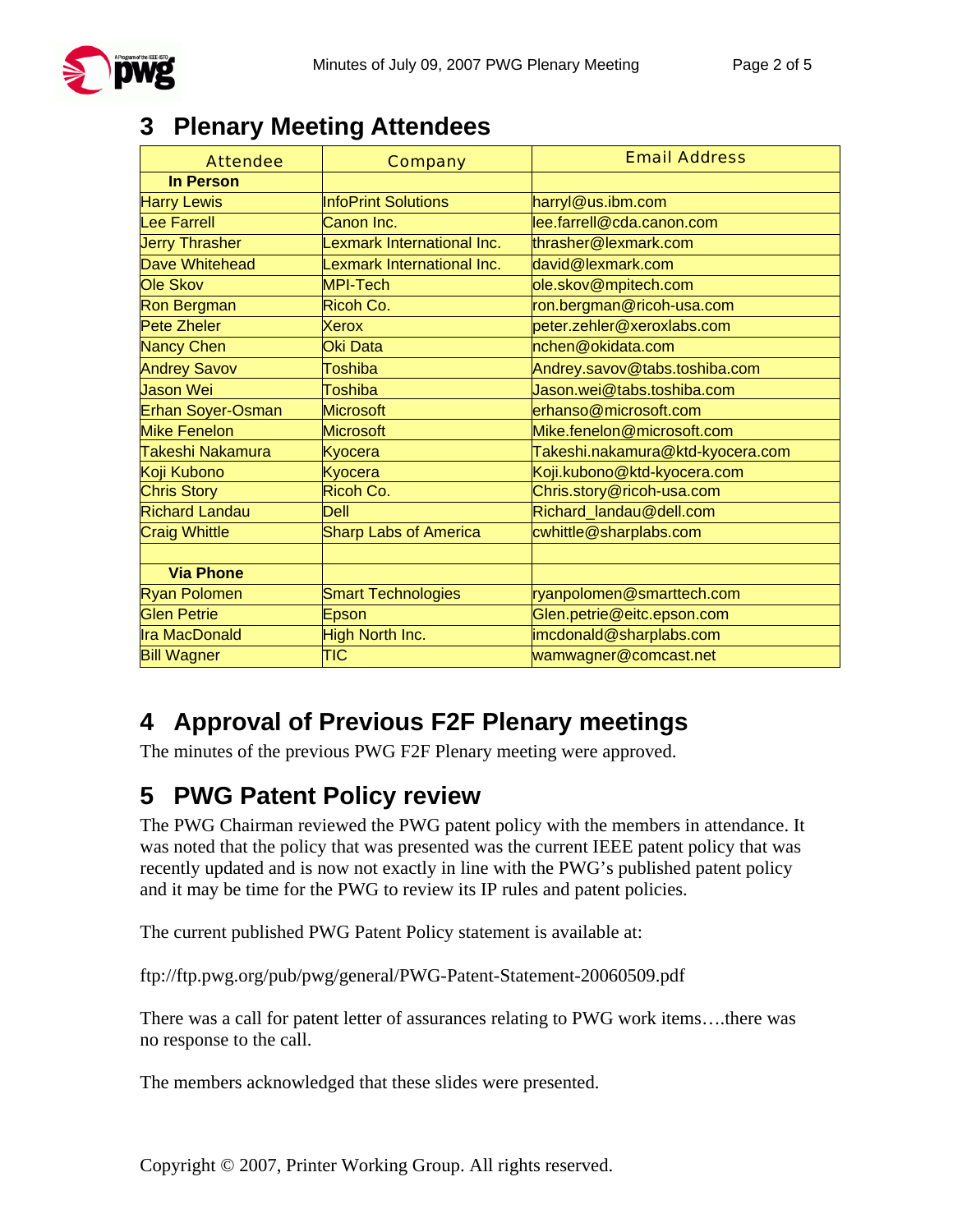

# **6 Membership Report**

Harry presented the current PWG membership as follows:

| •366 Software                | <b>.Kyocera</b>                  |
|------------------------------|----------------------------------|
| •Apple Inc.                  | •Lexmark International Inc.      |
| •Brother (in process)        | •Microsoft                       |
| •Canon, Inc.                 | •MPI Tech A/S                    |
| •Coretronic                  | .NEC Display Solutions           |
| •Dell                        | .Northlake Software, Inc.        |
| •Easy Software Products      | •Oki Data                        |
| •Epson Inc.                  | .Peerless Systems Networking     |
| .Fuji Xerox Printing Systems | <b>.RICOH Company Ltd.</b>       |
| •Hewlett-Packard             | •Samsung Electronics Corporation |
| <b>.BM Corporation</b>       | •Sharp Labs of America           |
| <b>«Intermate A/S</b>        | •Sigma-Tel                       |
| •Konica Minolta              | •Xerox Corporation               |
|                              | .Zoran Imaging Division          |

IBM has been removed from the PWG roster after the creation of InfoPrint Solutions company.

# **7 PWG Working Groups and Projects**

Harry Lewis presented a brief overview of the work items contained in the active projects of the PWG. These projects include the PMP, IPP, WIMS, MFD, PDM, and SM workgroups.

Please see PWG web site and the plenary presentation slides located at: ftp://ftp.pwg.org/pub/pwg/general/Plenary/PWGPlenaryJuly2007.pdf

# **8 2007 Remaining Meeting Schedule**

Harry Lewis presented the remaining PWG F2F meeting schedule for 2007.

| 2007 Remaining Meeting Schedule: |                                                                             |  |
|----------------------------------|-----------------------------------------------------------------------------|--|
| <b>Meeting Dates</b>             | <b>Location</b>                                                             |  |
| September 27-28                  | Montreal Ont. (co-located with the<br><b>Linux Foundation Open Printing</b> |  |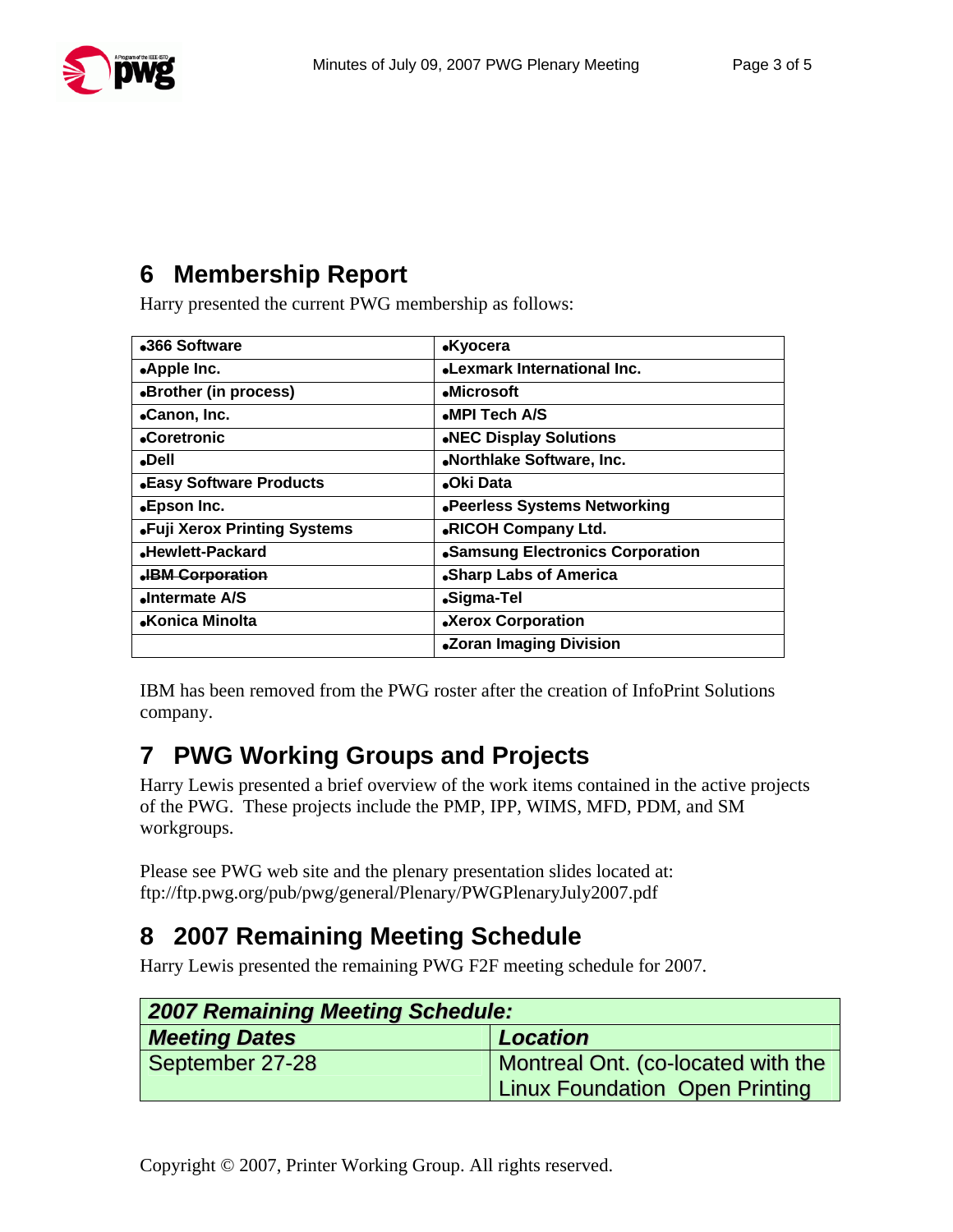

|                | <b>Group's Printing Summit)</b> |
|----------------|---------------------------------|
| December 13-14 | Austin, TX (hosted by Dell)     |

The December date is still somewhat fluid within the week of 10-14. Depending on what schedule the P2600 group decides for December.

# **9 Open Steering Discussion**

### *9.1 PWG's Web presence (Website and Wiki management)*

Harry presented slides on the state of the PWG's external web site presence.

The main PWG web site has been updated and the PWG WIKI site usage is picking up slightly.

There still is a very real need to update the content on many of the working group specific sections. This is the responsibility of the individual working group chair.

#### *9.2 Officers Election – September 2007*

The terms of the PWG officers expire in September 2007.

The PWG needs candidates for Chair, Vice-Chair, and Secretary to server for at least the next two year term.

**Action Item:** Harry will send an announcement to the PWG Announce list about the need for nominations for officers for the next term.

# **10 Plenary meeting adjourned:**

## **11 Friday, Closing Plenary, 07/10/07 (Working Group Status)**

Note: General overview plenary presentations for each working group will only be done at F2F meetings that are co-located with other groups where there may be new attendees that may be unfamiliar with current PWG work items.

The relevant slides of the individual working groups are located at the following links.

#### *11.1 WIMS WG and DMTF CIM Mapping*

ftp://ftp.pwg.org/pub/pwg/wims/white/WIMS\_WG\_meeting\_July07.pdf

ftp://ftp.pwg.org/pub/pwg/general/presentations/PWGqtly200707\_WIMS-CIM\_status\_v04.pdf